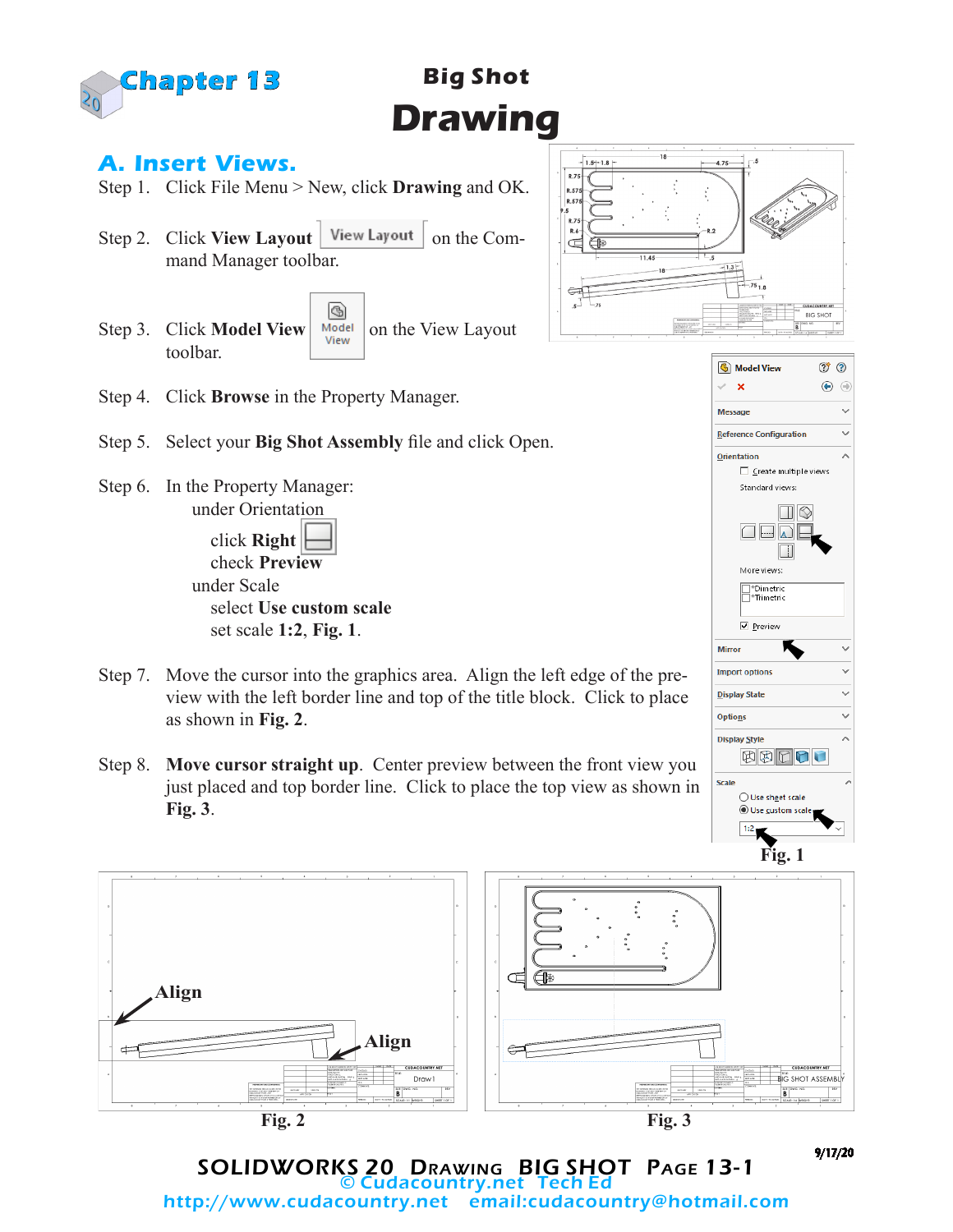Step 9. Move the cursor to **ED** Drawing View3 ⊙ the top left corner  $\ddot{\cdot}$ U of the drawing and **Reference Configuration**  $\lambda$ **Isometric** click to place the **图** Default  $\backsim$ **view** Isometric view,  $\Box$  Arrow  $\ddot{\phantom{1}}$ ( **Fig. 4**.  $\ddot{\phantom{0}}$ **Display State** Display Style  $\lambda$ □ Use parent style Step 10. Click OK in the BBDDU Property Manager. **CUDACOUNTRY.NET BIG** SHOT ASSEMBLY Scale  $\begin{array}{|l|l|}\n\hline\n\text{NE} & \text{DWO} & \text{NO} \\
\hline\n\text{SCASE} & \text{In} & \text{In} & \text{In} & \text{O} \\
\hline\n\end{array}$ ○ Use parent scale ◯ Use sheet scale Step 11. Click the Isometric **Fig. 4 O** Use custom scale view to select it, User Defined **Fig. 4**. **Fig. 5**Step 12. In the Property Manager: under Scale, **Fig. 5** select **Use custom scale** set scale **1:4** click OK . Step 13. Grab any geometry of the Isometric view and move view to space right of Top view, **Fig. 6**. Click OK in the **CUDACOUNTRY.NET BIG** SHOT ASSEMBLY Property Manager.. **Fig. 6**

#### **B. Save as "BIG SHOT".**

Step 1. Click File Menu > Save As.

Step 2. Key-in **BIG SHOT** for the filename and press ENTER.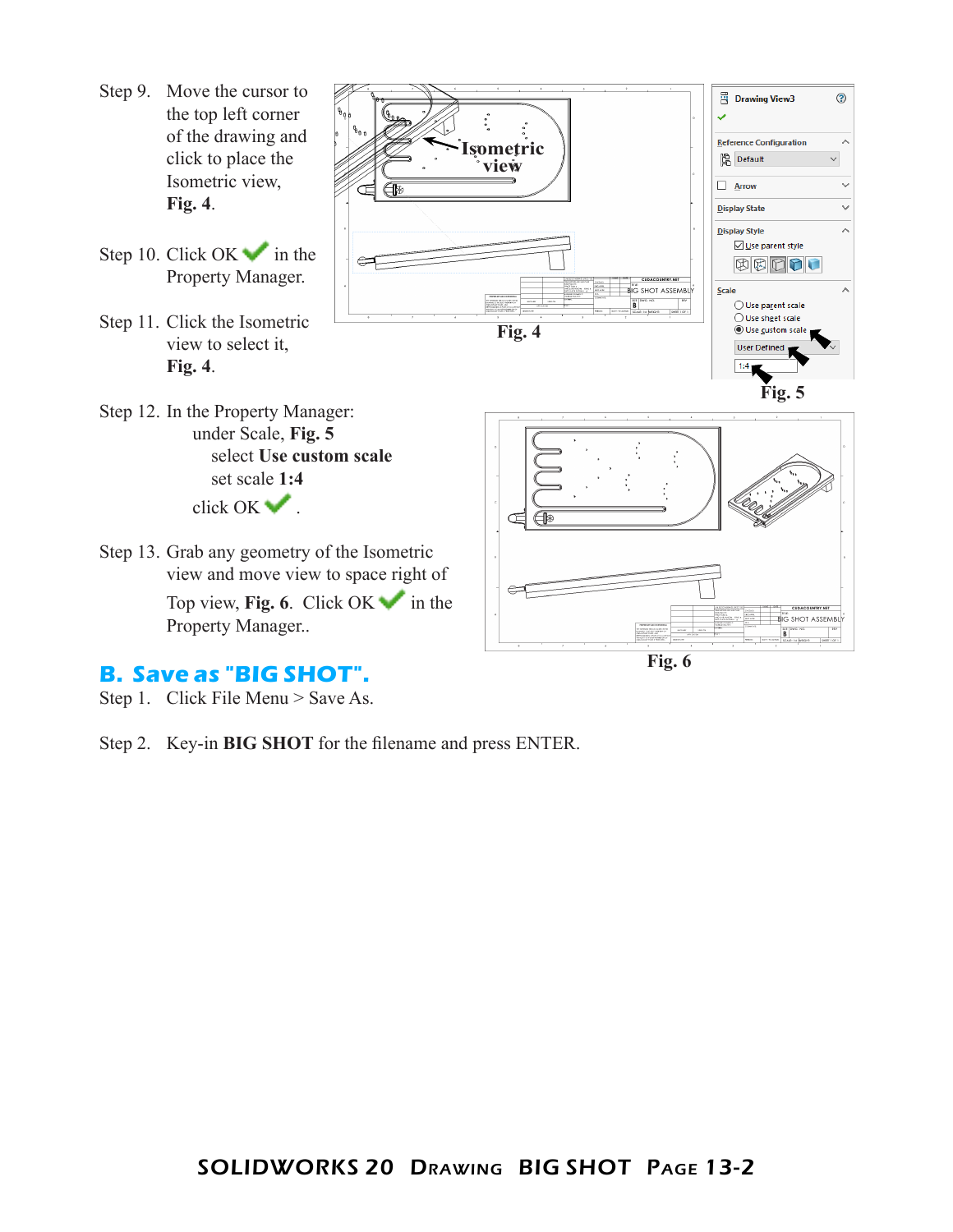## **C. Display Dimensions.**



Step 4. Arrange the dimensions, **Fig. 8**. You can add more dimension using Smart Dimension. To hide a dimension such as the duplicate 9.5, right click and select Hide from menu. **You can only place dimensions here- you can not change dimensions**.



Model Items

⊙

**Fig. 7**

Step 5. Save. Use **Ctrl-S**.



**Fig. 8**

#### SOLIDWORKS 20 Drawing BIG SHOT Page 13-3